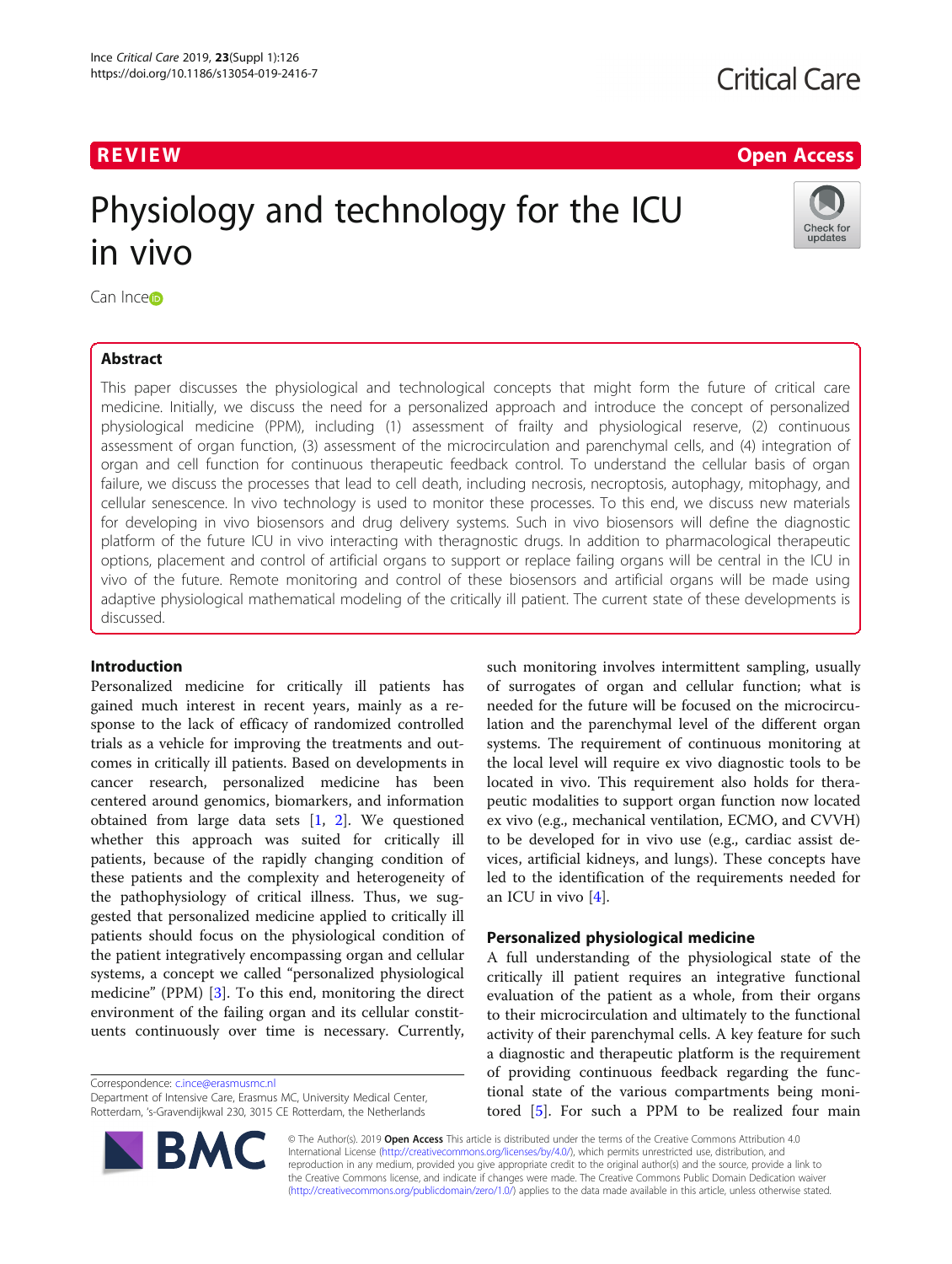<span id="page-1-0"></span>

pillars can be defined (Fig. 1). Lack of fitness, the evaluation of frailty, and physiological reserve define the first pillar since these are directly related to cellular frailty underlying organ dysfunction. The pandemic nature of lack of fitness currently present in modern life-style is a major contributing factor to morbidity and mortality [\[6](#page-4-0)], and its identification and evaluation is important in understanding efficacy and prognostic impact of therapy [[7\]](#page-4-0). Muscle dysfunction and atrophy are directly related to frailty and have been identified as important factors underlying organ failure  $[8]$  $[8]$ . Recent insights into the importance of exercise has identified muscle as being a key hormone-generating organ, releasing a family of hormones called myokines that are beneficial to a wide range of physiological functions [\[9](#page-4-0)]. These insights have opened a therapeutic window in terms of exercising muscle in critically ill patients, possibly improving outcomes [[10\]](#page-4-0). The second pillar of PPM concerns the need to continuously assess the function of each organ individually as well as interactions among organs and with physiological compartments within the various organ systems to take into account the range and complexity

of disease states underlying critical illness. To achieve this, technology will have to be developed and applied for monitoring of physiological biomarkers in advance of changes in pharmacological biomarkers as early indicators of impending organ dysfunction  $[11]$ . From this perspective, every therapeutic intervention, whether it be the administration of fluids, inotropes, or blood, is an opportunity to evaluate the functional state and physiological reserve of the various organ systems. Pillar three concerns assessment of the microenvironment of the organs, consisting of the microcirculation (oxygen and perfusion) and ultimately parenchymal function of the organs in response to disease and therapy. A step toward the realization of pillar 3 is the current interest in hand-held vital microscopes (HVM) as bedside tools to assess the microcirculation, providing complimentary information to conventional systemic variables concerning the nature of critical illness  $[12]$  $[12]$ . HVM can also be used effectively to evaluate microvascular reactivity and physiological reserve [\[13](#page-4-0)]. Use of integrative evaluation of various physiological variables to identify the state of disease and response to therapy from organ to cell in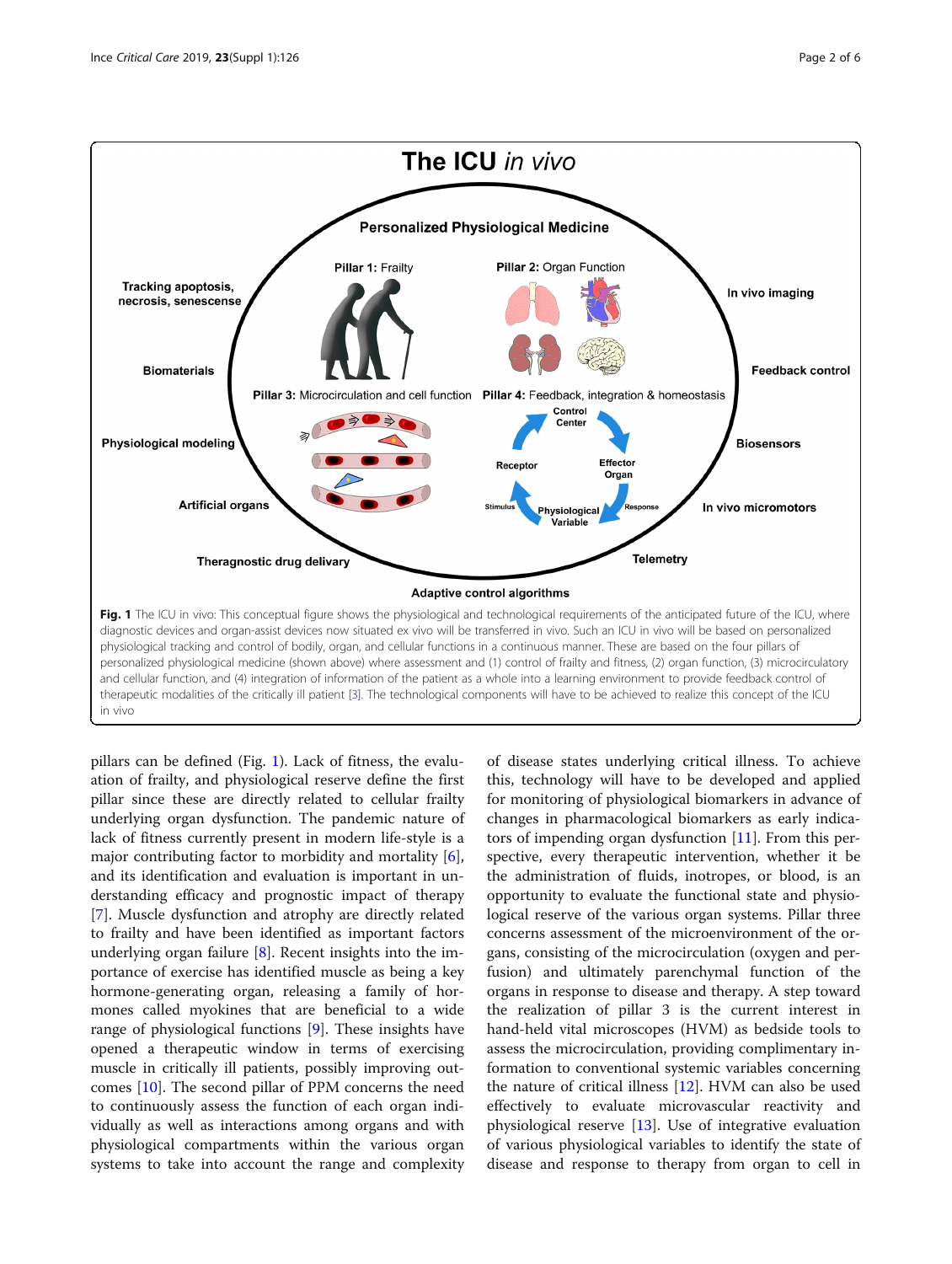vivo as well as control of implantable organ will require placement of biosensors in vivo with wireless ex vivo communication. Such information will need to be integrated in mathematical models of the patient for closed-loop control of therapeutic interventions. Therefore, integration and feedback characterize pillar 4 in much the same way as physiological homeostasis does.

## The cell in distress

The ultimate success of the cardiovascular system to ensure parenchymal health in supporting organ function is to ensure adequate delivery of oxygen and nutrients via the microcirculation to parenchymal cells. Normal physiological injury resulting in cell dysfunction is resolved by cell clearance and tissue repair. If injury is too severe for the support of organ dysfunction by endogenous rescue and repair mechanisms, critical care support is indicated. In the ideal case, continuous information regarding the functional state of the parenchymal cells responsible for organ function should be available for optimal therapeutic control. Since this is currently not possible, such information is indirectly obtained by intermittent assessment of surrogates of organ function including pharmacological biomarkers of organ dysfunction. For rapidly changing systems such as those in critical illness, constraints are imposed by the Nyquist-Shannon sampling theorem, whereby the variable responsible for control of a system has to be sampled at least twice the highest rate of change of the system; this requires, almost by definition, continuous monitoring [[14,](#page-4-0) [15\]](#page-4-0). Thus, if cellular dysfunction underlies organ failure, monitoring biosensors would have to be developed in close proximity to the parenchymal cells of the organ systems to obtain precise knowledge of the determinants of cellular dysfunction in a continuous manner. Nevertheless, knowledge concerning these determinants needs to be acquired first. A discussion of the several cellular processes being compromised as a result of injury, however, is beyond the scope of this paper; nevertheless, a brief discussion of the cellular process leading to cell death is relevant in context of the ICU in vivo. Such information is needed to design accurate ICU in vivo biosensors that are able to identify cellular frailty and cells at risk for dying.

The best-known form of cell death is necrosis caused by injury from external factors such as trauma, ischemia, and infection. Necrosis results in a rapid permeabilization of cell membranes so that cellular constituents spill into the extracellular space. This causes inflammatory activation that may fuel systemic inflammation or may contribute to an adaptive response to resolve the deleterious effects of necrosis [\[16](#page-4-0)]. Necroptosis is a programmed form of necrosis that also leads to rapid cellular permeabilization, spilling of cellular constituents, and damage-associated

molecular patterns eliciting an immune response [[17,](#page-4-0) [18](#page-4-0)]. Such an immune response can elicit a storm of cytokines that can, as in necrosis, itself cause tissue injury  $[19]$ . In contrast to necrosis, apoptosis is a catabolic process where cellular constituents are packaged into membranes called apoptotic bodies and are phagocytosed by macrophages. These apoptotic bodies are immunologically silent and can be thought of as a physiological method of replenishing dysfunctional cells and disposing of aged cells. Its activation is considered to be an important physiological response associated with recovery from critical illness [[20,](#page-5-0) [21\]](#page-5-0). Programmed cell death of frail or injured cells can also contribute to organ dysfunction. For example, programmed cell death of red blood cells referred to as eryptosis, precedes hemolysis, leading to release of free Hb, causing parenchymal damage that contributes to anemia and microcirculatory alterations [[22\]](#page-5-0). Furthermore, endotoxin can lead to endothelial apoptosis resulting in vascular barrier compromise that fuels organ dysfunction [\[23](#page-5-0)].

Cell senescence is a different type of cell dysfunction and is associated with frailty in old age and thought to underlie a wide range of disease states, including critical illness [[24\]](#page-5-0). Cellular senescence has historically been viewed as an irreversible cell-cycle arrest mechanism that acts to protect against cancer [\[25\]](#page-5-0). However, in aging, cell senescence is upregulated, thus contributing to a decline in the ability of tissue repair and regeneration [\[26\]](#page-5-0). Such senescent cells have been referred to as zombie cells and are currently under investigation as a target for achieving longevity [[27](#page-5-0)]. Its identification fits well into the first pillar of PPM, namely, the identification of frailty. Recent interest in cell cycle arrest biomarkers as markers of the presence of acute kidney injury (AKI) indicates the link between cell senescence and organ failure [\[28\]](#page-5-0). Such biomarkers identify the presence of senescent tubular cells that are thought to contribute to the proliferation of non-functional fibroblasts resulting in fibrotic kidneys defining the progression of AKI to chronic kidney disease [[29\]](#page-5-0).

Endogenous mechanisms such as phagocytosis are present for clearing apoptotic, necroptotic, and necrotic cells, and these processes are central to ensuring health and maintaining organ function following injury. Autophagy is a programed mechanism for cell clearance by the formation of autophagosomes and autolysosomes, where intracellular compounds are degraded. In sepsis, there is an initial upregulation of autophagy as defense of the septic insult  $[30]$  $[30]$  but followed by downregulation of cell apoptosis and its subforms such as mitophagy may contribute to organ dysfunction [\[31](#page-5-0)–[33\]](#page-5-0). The current thinking is that knowledge of necrosis, apoptosis, and autophagy may be interactive in determining the pathway that is most beneficial for survival [\[34](#page-5-0)].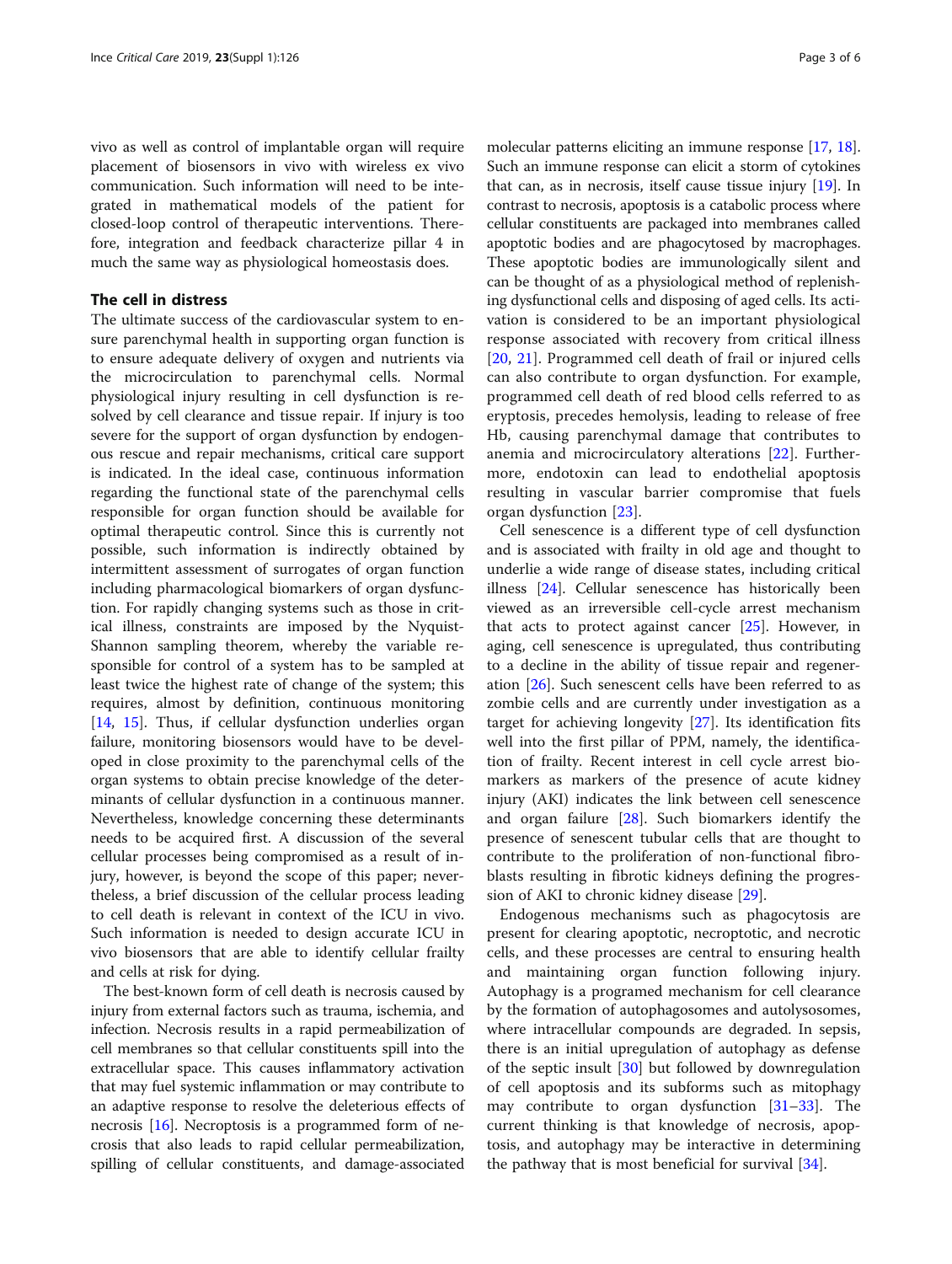Therefore, it is expected that monitoring of necrosis, necroptosis, senescence, and apoptosis will identify whether a therapeutic strategy will lead to organ regeneration or if organ support or replacement by artificial devices is warranted. Due to the spatial and temporal heterogeneity of such cellular dysfunction, interactive biosensors will be required to be close to parenchymal cells in a continuous manner to provide information necessary to support clinical decisions and controlling drug delivery and organ-assist devices. The understanding of technology in the context of the above is viewed not only as devices but to the whole continuum of external from artificial hardware to biologics and any methodology used as a therapeutic intervention including drugs.

### Theragnostics and biosensors for the ICU in vivo

The current diagnostic modalities lack the ability to provide continuous and quantitative information about specific organ locations. With regard to drug therapy, there is a need for more precise homing of therapeutic drugs and a need to know whether the drug has achieved its delivery and accomplished its therapeutic action, an approach referred to as theragnostic drug delivery. Its technological implementation, in which feedback is given regarding arrival and therapeutic action, will require the development of new generations of nanoparticles composed of homing devices, communication modalities, and controlled mobility. Such nanoparticles are currently mostly being developed in the field of oncology [\[35,](#page-5-0) [36\]](#page-5-0). New generations of materials are being explored, including polymeric, gold, and silica for development of theragnostic and biosensor platforms, including the highly promising carbon nanotubes (CNT). CNTs have unique electrical, physical, and chemical properties particularly suited for the engineering requirements of personalized nanomedicine [[37,](#page-5-0) [38](#page-5-0)]. In addition to these properties, they also possess specific semiconductor properties that allow implementation of electronics superior to those of conventional siliconbased electronics [[39,](#page-5-0) [40\]](#page-5-0). Biomolecules derived from cells, bacteria, and viruses can also be incorporated into the electronic environment of biosensors, an approach referred to as synthetic biology [\[41](#page-5-0)]. In this way, engineered bacteria can be used to home in on tumors and emit signals when successfully reaching their target and achieving their therapeutic actions [[42\]](#page-5-0).

Biosensors and drug delivery systems for the ICU in vivo will require integration of biosensors, wireless communication, and power sources. Such wireless biosensors are currently under development for monitoring body surfaces' measurement of body fluid compositions [\[43](#page-5-0)]. Wireless control of nanomotors incorporating biosensors is another field that is relevant for the ICU in vivo [[44\]](#page-5-0). Currently, mobile imaging biosensors have been in

clinical use, including wireless video capsules as an alternative to gastric endoscopy, where control of intragastric movement and location can be achieved by external application of magnetic fields [[45\]](#page-5-0). It is not inconceivable that nano-imaging modalities will be developed for future intravascular imaging of the microcirculation and their cells (Pillar 3 of PPM) in much the same way as handheld vital microscopes are currently being used to obtain cellular information about the microcirculation [[12\]](#page-4-0).

## Artificial organs in the ICU in vivo

Tissue engineering is a rapidly developing area, where engineering, biology, and medicine are interacting to make functional organs [[46\]](#page-5-0). For identification of failed cellular systems unable to support organ function and cannot be therapeutically rescued, organs will either have to be supported or replaced by artificial devices. Currently, organ assist devices such as mechanical ventilation, ECMO, cardiac assist devices, and CVVH are applied ex vivo. However, in the ICU, in vivo artificial organs will be placed in vivo for permanent support or replacement. Current focus of the engineering of artificial organs and/or assist devices for failing hearts and kidneys for in vivo integration are under development (e.g., [\[47,](#page-5-0) [48](#page-5-0)]). Tissue engineering platforms under current investigation include the use of organ extracellular matrixes [\[49](#page-5-0), [50\]](#page-5-0) and even 3D-printed organs [\[51](#page-5-0)]. These tissue-engineered organs and assist devices will require integration into normal physiology to achieve their functional role in maintaining homeostasis. This will form a major challenge for the ICU in vivo intensivist.

### Feedback and integration in the ICU in vivo

The fourth pillar of PPM involves integration and feedback and is based on engineering concepts related to control theory [[52\]](#page-5-0). Linking mechanical ventilation to ECMO in a closed-loop manner is a current example of clinical implementation of feedback [[53\]](#page-5-0). It is anticipated that closed-loop systems for therapeutic and organ control will be central in the ICU in vivo. Wireless communication between sensor and effectors will be an important pre-requisite for implementation of such closed-loop systems in much the same way as is physiologically the case for homeostasis (Fig. [1\)](#page-1-0). Signals from biosensors in vivo could control theragnostic drug delivery and artificial organs. Such signals will generate a massive amount of information and will need to be evaluated to extract essential parameters needed for control. Such evaluation will require the use of mathematical models of the various functional activities of organs and parenchymal systems in an integrative and continuous manner. Currently, such integrative modeling is being developed using a methodology referred to as computational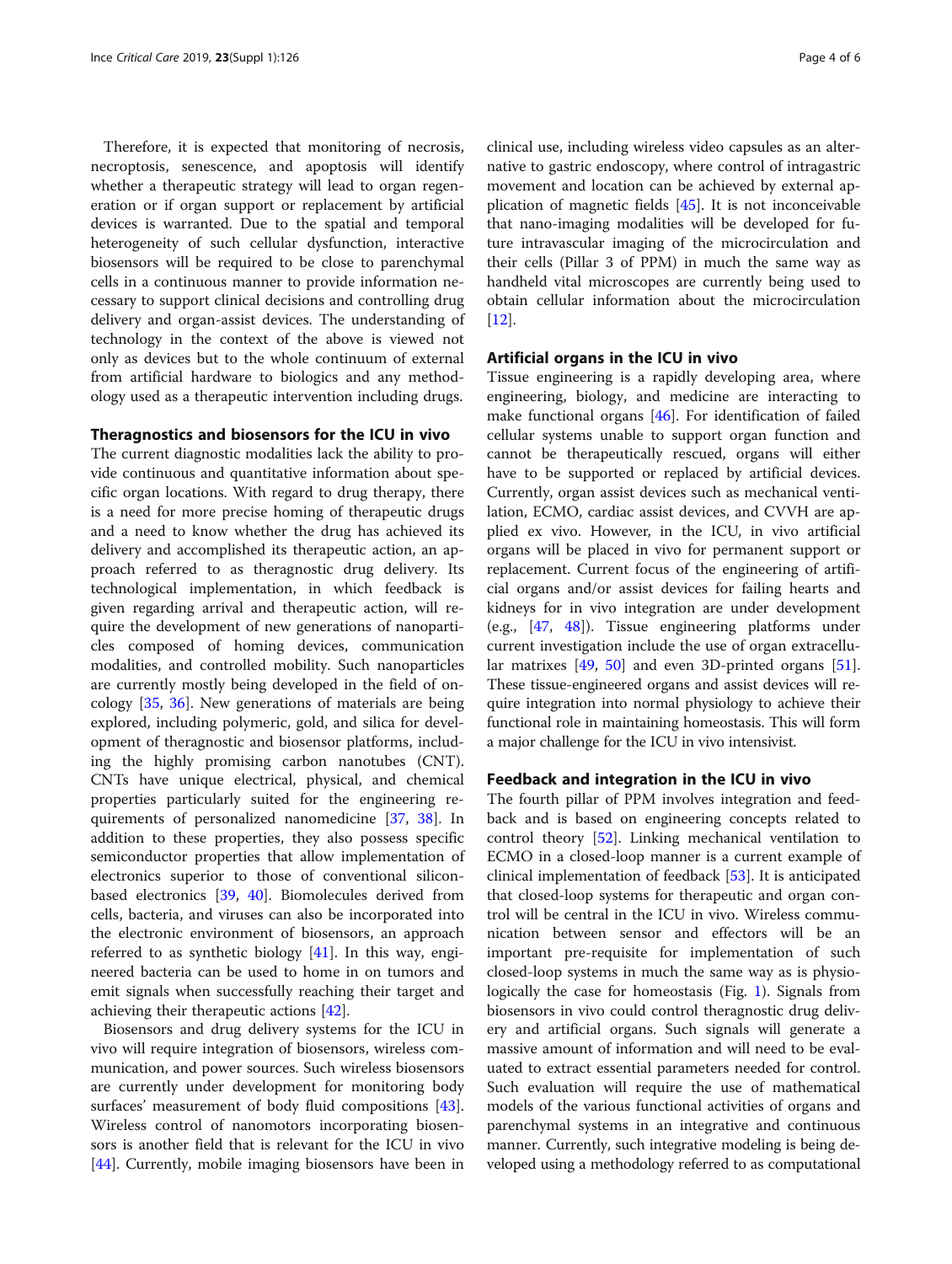<span id="page-4-0"></span>physiology under the banner of the International Union of Physiological Sciences [[54\]](#page-5-0). This Physiome Project will have to be extrapolated to model the critically ill patients, taking into consideration their ever-changing condition, and will require self-learning models, including artificial intelligence such as being developed in various areas of critical care medicine [\[55,](#page-5-0) [56](#page-5-0)]. It is expected that such a virtual mathematical model of the individual patient will be the platform whereby the intensivist will be able to steer the patient from critical illness into recovery.

In conclusion, there are many challenges to be overwon concerning the practical implementation of the concepts discussed in this paper for the establishment of the ICU in vivo. Most importantly, despite critical care medicine being a multi disciplinarian science, much more participation of disciplines outside intensive care medicine is needed. This is especially a challenge for physiologists who unfortunately, and I say this as a physiologist, have shown a marginal interest in the pathophysiology of intensive care medicine and have chosen for a reductionist approach to pathophysiology [[57\]](#page-5-0). But also engineers who have limited themselves to technical aspects of intensive care medicine should extend their interests into the clinical issues of complexity of living systems and how these come under threat during critical illness. And finally, the intensivists themselves must be even more willing to embrace new technologies and concepts in moving intensive care medicine forward instead of demanding yet another RCT. Success will be guaranteed if the clinical, scientific, and engineering community will come together to meet this challenge for the future ICU in vivo.

#### Acknowledgements

The author thanks Yasin Ince for creating Fig. [1](#page-1-0).

#### Funding

Publication of this supplement was supported by Fresenius Kabi.

#### Availability of data and materials

Not applicable.

#### About this supplement

This article has been published as part of Critical Care, Volume 23 Supplement 1, 2019: Future of Critical Care Medicine (FCCM) 2018. The full contents of the supplement are available at [https://ccforum.biomedcentral.](https://ccforum.biomedcentral.com/articles/supplements/volume-23-supplement-1) [com/articles/supplements/volume-23-supplement-1.](https://ccforum.biomedcentral.com/articles/supplements/volume-23-supplement-1)

#### Authors' contributions

The author provided intellectual contributions and read and approved the final version of the manuscript.

#### Ethics approval and consent to participate

Not applicable.

#### Consent for publication

Not applicable.

#### Competing interests

CI has received honoraria and independent research grants from Fresenius-Kabi, Bad Homburg, Germany; Baxter HealthCare, Deerfield, IL, USA; and

Prolong Pharmaceuticals South Plainfield, NJ. His research has further been supported by the Dutch Kidney Foundation (grants 14OI11, 17OI10) and the Health Holland Foundation (grant LSHM17077-SGF). He is listed as inventor on related patents to hand-held vital microscopes under a license from the Academic Medical Center (AMC) but receives no financial benefit from these patents. He runs an internet site <https://www.microcirculationacademy.org> that offers services (training, courses, and software analysis) related to clinical microcirculation.

#### Publisher's Note

Springer Nature remains neutral with regard to jurisdictional claims in published maps and institutional affiliations.

#### Received: 27 March 2019 Accepted: 1 April 2019 Published: 14 June 2019

#### References

- 1. Ghassemi M, Celi LA, Stone DJ. State of the art review: the data revolution in critical care. Crit Care. 2015;19:118.
- 2. Christaki E, Giamarellos-Bourboulis EJ. The beginning of personalized medicine in sepsis: small steps to a bright future. Clin Genet. 2014;86:56–61.
- 3. Ince C. Personalized physiological medicine. Crit Care. 2017;21(Suppl 3):308.
- 4. Ince C. Intensive care medicine in 2050: the ICU in vivo. Intensive Care Med. 2017;43:170–1704.
- 5. Sims CR, Nguyen TC, Mayeux PR. Could Biomarkers Direct Therapy for the Septic Patient? J Pharmacol Exp Ther. 2016;357(2):228–39.
- 6. Kohl HW, Craig CL, Lambert EV, Inoue S, Alkandari SR, Leetongin G, Kahlmeier S. The pandemic of physical inactivity: global action for public health. Lancet. 2012;380:294–305.
- 7. Le Maguet P, Roquilly A, Lasocki S, Asehnoune K, Carise E, Saint Martin M, Mimoz O, Le Gac G, Somme D, Cattenoz C, Feuillet F, Malledant Y, Seguin P. Prevalence and impact of frailty on mortality in elderly ICU patients: a prospective, multicenter, observational study. Intensive Care Med. 2014;40: 674–82.
- 8. Puthucheary ZA, Rawal J, McPhail M, Connolly B, Ratnayake G, Chan P, Hopkinson NS, Phadke R, Dew T, Sidhu PS, Velloso C, Seymour J, Agley CC, Selby A, Limb M, Edwards LM, Smith K, Rowlerson A, Rennie MJ, Moxham J, Harridge SD, Hart N, Montgomery HE. Acute skeletal muscle wasting in critical illness. JAMA. 2013;310(15):1591–600.
- 9. Whitham M, Febbraio MA. The ever-expanding myokinome: discovery challenges and therapeutic implications. Nat Rev Drug Discov. 2016;15(10): 719–29.
- 10. Tyml K, Swarbreck S, Pape C, Secor D, Koropatnick J, Feng Q, Veldhuizen RAW, Gill SE. Voluntary running exercise protects against sepsis-induced early inflammatory and pro-coagulant responses in aged mice. Crit Care. 2017;21(1):210.
- 11. Okusa MD, Jaber BL, Doran P, Duranteau J, Yang L, Murray PT, Mehta RL, Ince C. Physiological biomarkers of acute kidney injury: a conceptual approach to improving outcomes. Contrib Nephrol. 2013;182:65–81.
- 12. Ince C, Boerma EC, Cecconi M, De Backer D, Shapiro NI, Duranteau J, Pinsky MR, Artigas A, Teboul JL, Reiss IKM, Aldecoa C, Hutchings SD, Donati A, Maggiorini M, Taccone FS, Hernandez G, Payen D, Tibboel D, Martin DS, Zarbock A, Monnet X, Dubin A, Bakker J, Vincent JL, Scheeren TWL. Second consensus on the assessment of sublingual microcirculation in critically ill patients. Intensive Care Med. 2018;44(3):281–99.
- 13. Hilty MP, Pichler J, Ergin B, Hefti U, Merz TM, Ince C, Maggiorini M. Assessment of endothelial cell function and physiological microcirculatory reserve by video microscopy using a topical acetylcholine and nitroglycerin challenge. Intensive Care Med Exp. 2017;5(1):26.
- 14. Nyquist H. Certain topics in telegraph transmission theory. AIEE Transactions. 1928;47:617–44.
- 15. Shannon CE. A mathematical theory of communication. Bell System Tech J. 1948;27:379–423.
- 16. Proskuryakov SY, Konoplyannikov AG, Gabai VL. Necrosis: a specific form of programmed cell death? Exp Cell Res. 2003;283(1):1–16.
- 17. Linkermann A, Green DR. Necroptosis. N Engl J Med. 2014;370(5):455–65.
- 18. Newton K, Manning G. Necroptosis and inflammation. Annu Rev Biochem. 2016;85:743–63.
- 19. Bhan C, Dipankar P, Chakraborty P, Sarangi PP. Role of cellular events in the pathophysiology of sepsis. Inflamm Res. 2016;65(11):853–68.